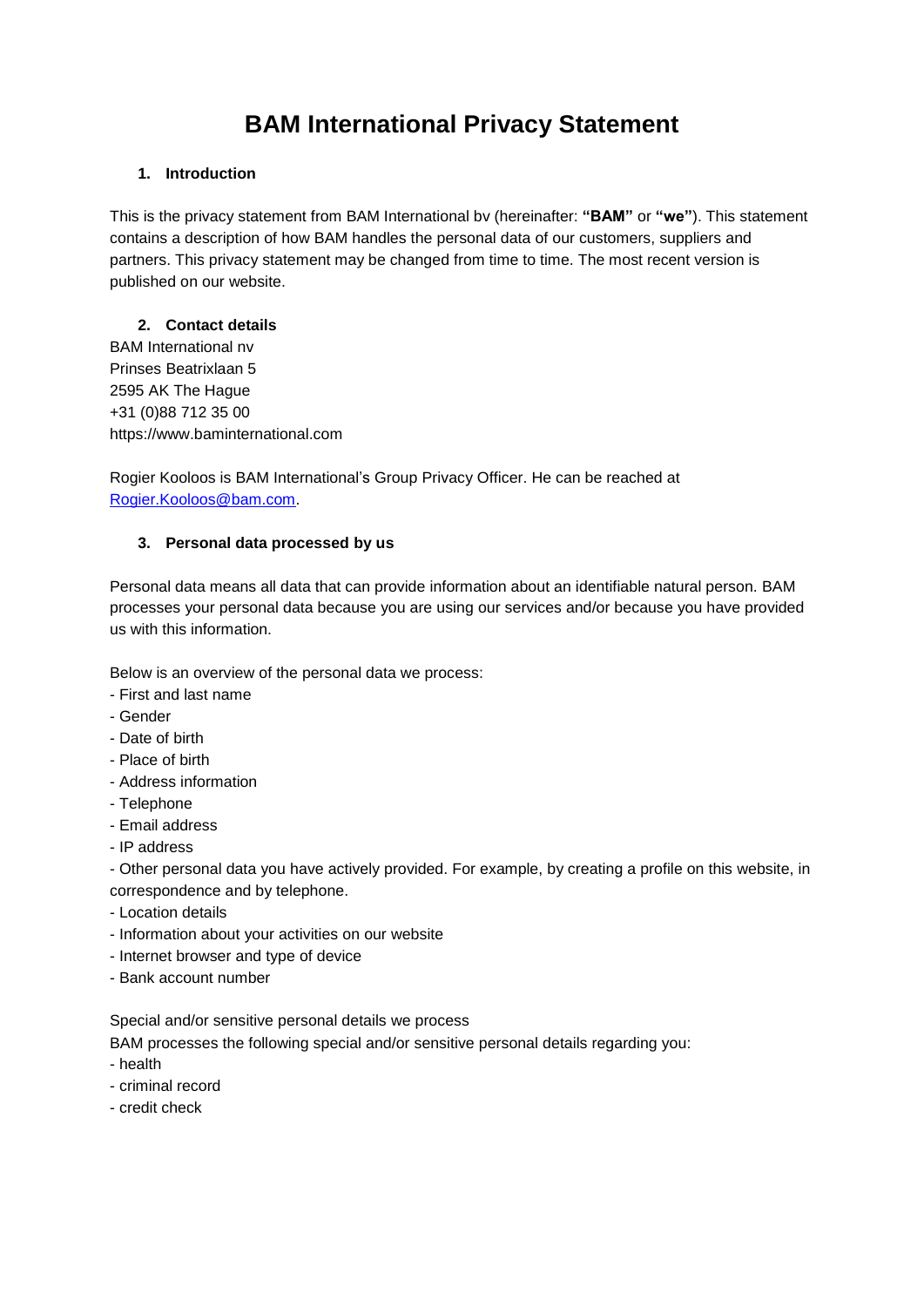For certain transactions we test the credit rating of our customers. We do this by supplying the necessary personal details (including address information) to a credit rating agency who may only use this information for this particular purpose.

# **4. Purposes and principles**

BAM processes your personal details for the following purposes:

- To send our newsletter and other publications.
- To call or email you if this is required for the performance of our services.
- To inform you about (changes to) our services and products.
- To give you the opportunity to create an account.
- To conclude and execute agreements.
- To develop and improve our services.
- To promote safety, security, health and integrity.

- BAM analyses your website behaviour in order to improve the website and to tailor the range of products and services to your preferences.

- BAM monitors your surfing behaviour across several websites in order to tailor the range of products and services to your needs.

- BAM also processes personal details if we are legally obliged to do so, such as information that we need for our tax return.

The principles for the processing of your personal details are, as appropriate, the necessity to process them in order to conclude and execute our agreement with you, to comply with a legal obligation, to protect your vital interests or those of a different natural person or to safeguard the interests of BAM or our partners, unless these are outweighed by your interests, fundamental rights or fundamental liberties.

## **5. Automated decision-making**

BAM can use automated tools to make decisions about people. However, decisions with a negative outcome for you will not be solely based on the results of such an automated tool. This exception does not apply if:

- i. the use of automated tools is required for the performance of a task that must be performed to comply with legislation or that is prescribed by law; or
- ii. the decision is taken by BAM in order to conclude an agreement with you or to manage or execute an agreement; or
- iii. you have given express consent.

These exceptions do not apply to the processing of sensitive personal data.

In the cases referred to in items (ii) and (iii), BAM will take appropriate measures to safeguard your legitimate interests, for example, by giving you the opportunity to express your opinion.

## **6. Data retention periods**

BAM will only keep your personal data as long as it is necessary to complete the purposes for which your data is collected, to represent the legitimate interests of BAM and as long as we are legally obliged to do so.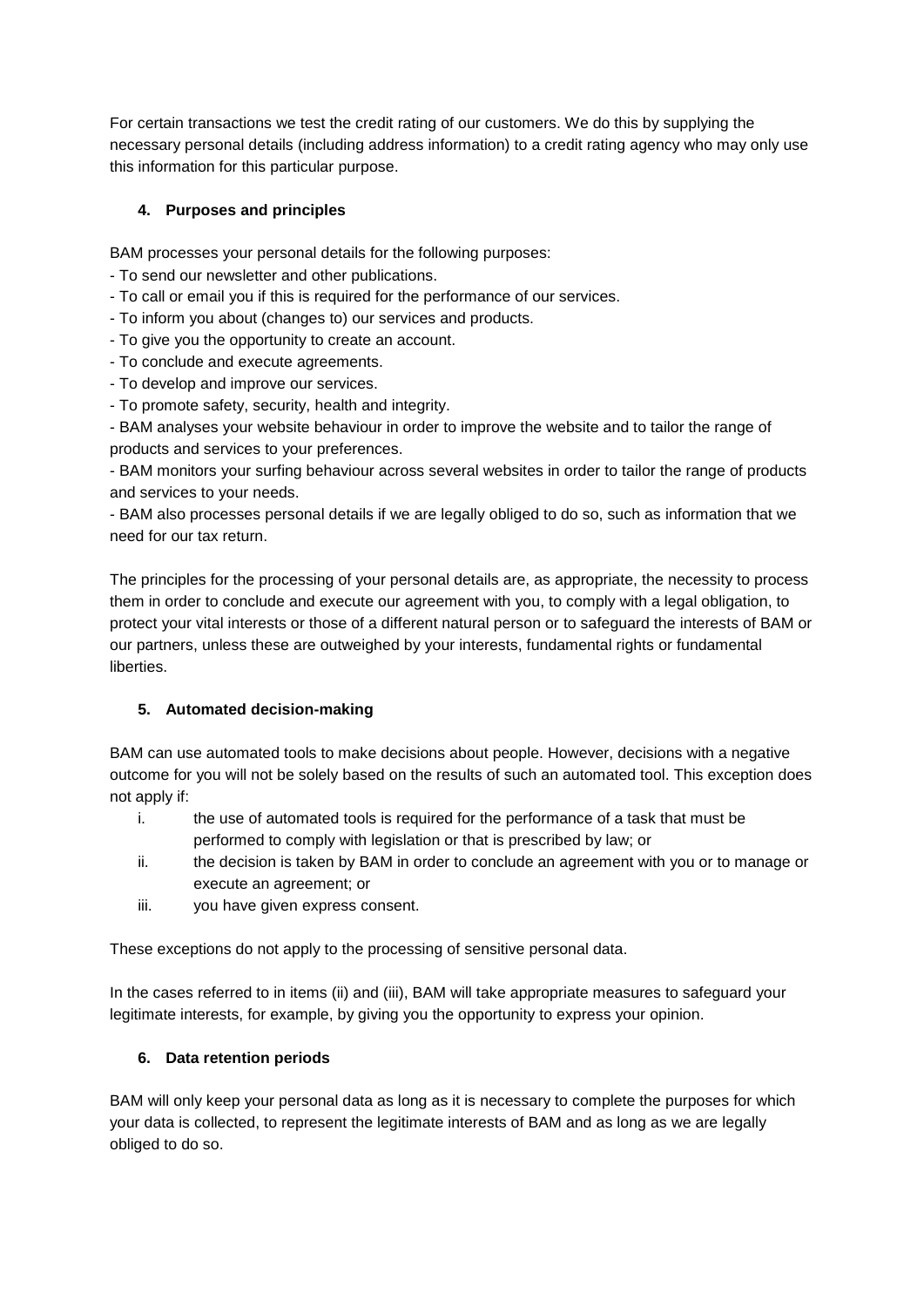If we process your personal data to answer a question posed by you, we will keep the data for four weeks so that we can also answer a possible follow-up question or complaint.

## **7. Sharing personal data with third parties**

BAM shares your personal data with several third parties if this is necessary for the execution of the agreement and to comply with any legal obligation. These parties include banks, insurers, ICT service providers, accountants, consultants and subcontractors. We enter into a data processing agreement with companies that process your data on our behalf to ensure the same level of security and confidentiality of your data. BAM remains responsible for these processing operations. In addition, BAM provides your personal data to third parties. We only do so with your express consent.

## **8. Cookies and similar techniques**

BAM uses functional, analytical and tracking cookies. A cookie is a small text file which will be saved in the browser of your computer or tablet or smartphone when you first visit this website. BAM uses cookies with a pure technical functionality. These ensure that the website works properly and that, for example, your preferred settings are remembered. These cookies are also used to make the website work well and to optimise it. In addition, we place cookies that keep track of your browsing habits so that we can offer customised content and advertisements.

On your first visit to our website we already informed you about these cookies and asked consent to place them.

You can opt out of cookies by setting your browser to deactivate the saving of cookies. In addition, you can delete all previously saved information in your browser settings.

For an explanation, please visit: [www.allaboutcookies.org/.](http://www.allaboutcookies.org/)

Cookies are also placed on this website by third parties, such as advertisers and/or social media companies

For more information, please refer to our cookie policy: [https://www.bam.com/en/cookies.](https://www.bam.com/en/cookies)